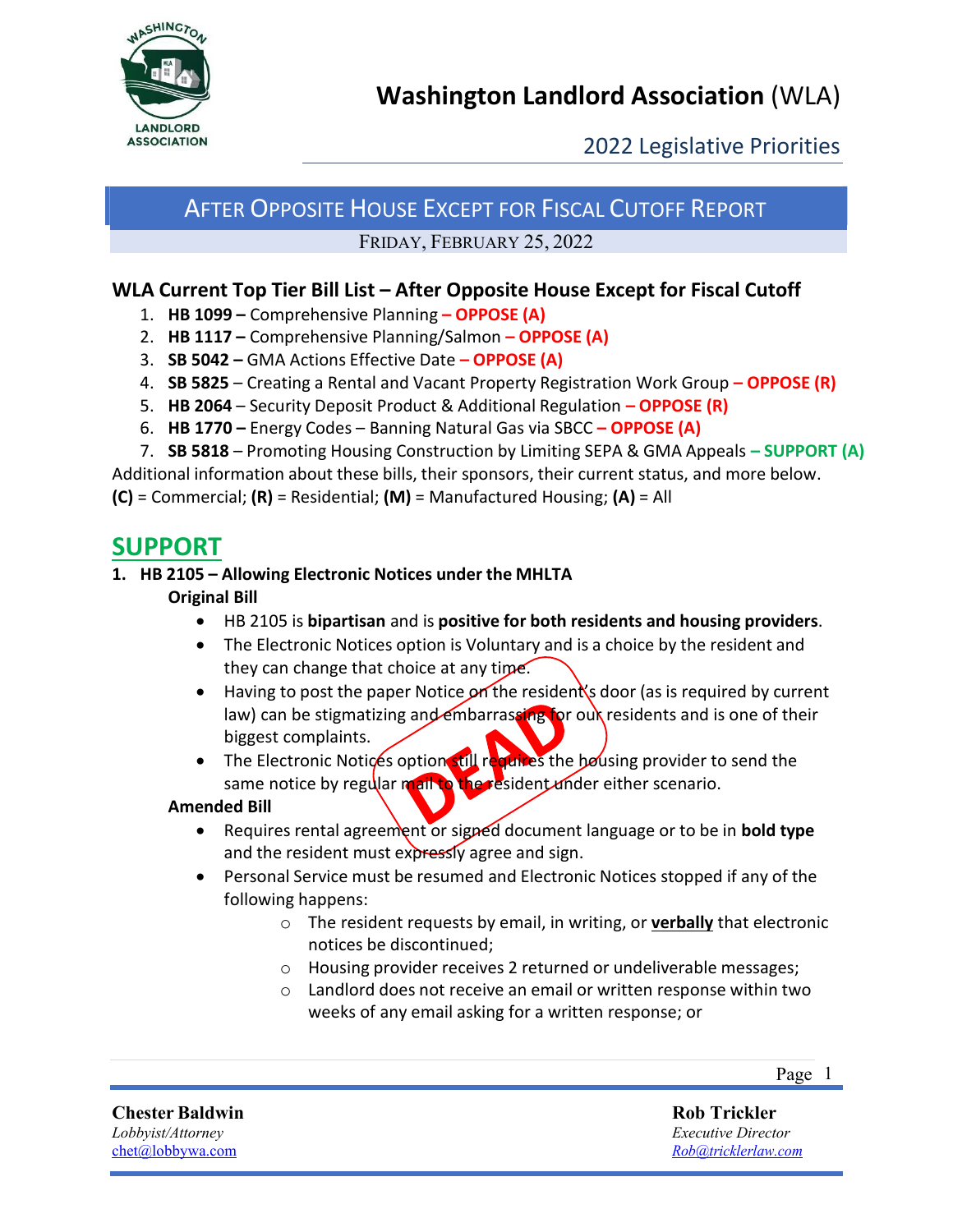o Landlord is aware of any extended internet outages that may interfere with email delivery.

**Sponsors:** *Representatives Gilday, Chapman, Walen, Barkis, Sutherland.* **STATUS HB:** House Rules Committee

#### **2. HB 2020 – Creating Affordable and Sustainable Housing in WA**

#### **Original Bill**

- Requires cities or counties planning under the Growth Management Act to enact affordable housing programs for the development of low and moderate-income housing units and sustainable housing programs.
- Establishes a performance fund for jurisdictions that achieve affordability goals.
- Requires the Department of Commerce to establish a Sustainable Equitable Affordable Measured Board.

#### **Amended Bill**

- Removes provisions requiring cities or counties planning under the GMA to enact affordable housing programs for the development of low and moderate-income housing units and sustainable housing programs.
- Requires the Department of Commerce to establish a Sustainable Equitable Affordable Measured Board to provide oversight and guide jurisdictions in achieving goals for sustainable affordable housing.
- The Department must appoint 10–20 members with appropriate expertise to be on the Board.

**Sponsors:** *Representatives Walen, Fitzgibbon, Leavitt, Ramel, Ryu, Macri, Bateman, Lekanoff, Pollet.*

**STATUS HB:** House Appropriations Committee (NTIB)

#### **3. HB 1035 – Preservation Tax Credit, Preserving Current Affordable Housing**

- Authorizes cities and counties to create an affordable housing incentive program (AHIP) to preserve affordable housing.
- Authorizes an AHIP to provide a 6-year property tax exemption to certain qualifying properties, with one 6-year renewal.
- Requires the local governing authority to include qualifying standards when creating an AHIP, including rent limits and income guidelines.
- Establishes various program requirements and administrative provisions. **Sponsors:** *Representatives Kloba, Ryu, Ortiz-Self, Duerr, Wylie, Tharinger, Ramel, Gregerson, Valdez, Hackney, Callan, Santos, Pollet, Harris-Talley.* **STATUS HB:** House Finance Committee (NTIB)

#### **4. SB 5818 – Promoting Housing Construction by Limiting SEPA & GMA Appeals Original Bill**

• Exempts a fully planning city's adopted housing action plan strategies, and permanently exempts optional residential building capacity actions, from review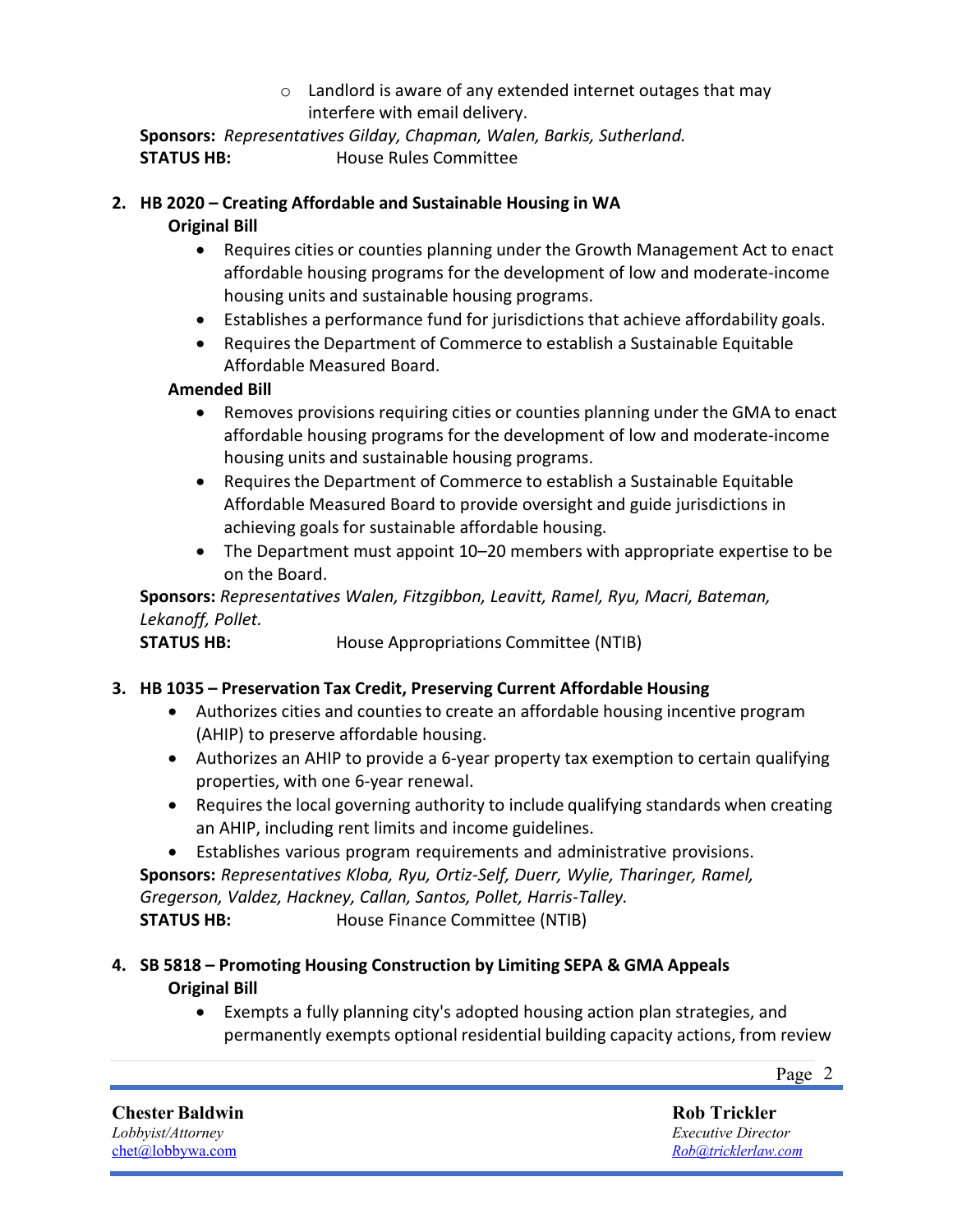and legal challenge under the Growth Management Act (GMA) and from review and appeal under the State Environmental Policy Act (SEPA).

- Exempts adoption of certain development regulations or amendments by a fully planning city that increase housing capacity and affordability and mitigate displacement, and that apply outside of critical areas, from review under the GMA and from appeal under SEPA.
- Exempts certain project actions from appeal under SEPA on the basis of or impacts to the aesthetics and light and glare elements of the environment if the project is subject to design review at the local government level.
- Directs the Department of Ecology to modify maximum thresholds in certain SEPA categorical exemptions through expedited rulemaking.

#### **Amended Bill**

- **GMA & SEPA, Exemption from Review and Appeal –** Exempts a fully planning city's adopted housing action plan strategies, and *permanently exempts optional residential building capacity actions, from review and legal challenge under the GMA & SEPA*.
- **SEPA, Categorical Exemptions –** Ecology must undergo expedited rulemaking to modify rule-based categorical exemptions to SEPA, specifically:
	- $\circ$  Add four attached single-family residential units to the current exemption for certain types of construction.
	- $\circ$  Create a new exemption level for single-family residential projects with a total sq ft of fewer than 1500 sq ft in incorporated UGAs of at least 100 units; and
	- o Increase the exemption level for multifamily residential project types in incorporated UGAs from 60 units to 200 units.
- **SEPA, Miscellaneous –** Project applicant is not required to file an environmental checklist or any other paperwork to prove that the project is exempt if the initial project application sufficiently shows that the project is exempt under SEPA or by rule.

**Sponsors:** *Senators Salomon, Liias, Kuderer, Saldaña, Short.*

**STATUS SB:** House Rules Committee

#### **5. SB 5463/SJR 8206 – Homestead Property Tax Exemption & Constitutional Amendment**

- Creates Homestead property tax exemption for \$250,000 assessed value for state property taxes, subject to approval by the voters of a constitutional amendment.
- The Washington Constitution requires all taxes to be applied uniformly on property within each taxing district. The Constitution also limits regular property tax levies to a maximum of 1% of a property's assessed value.
- SJR 8206 Creates a Constitutional Amendment to authorize the creation of a homestead exemption for state property taxes.

**Sponsors:** *SB 5463 – Wilson, L.; SJR 8206 – Wilson, L., Brown* **STATUS SB:** Senate Ways & Means Committee (NTIB)

**Chester Baldwin** *Lobbyist/Attorney* [chet@lobbywa.com](mailto:chet@lobbywa.com)

**Rob Trickler** *Executive Director [Rob@tricklerlaw.com](mailto:Rob@tricklerlaw.com)*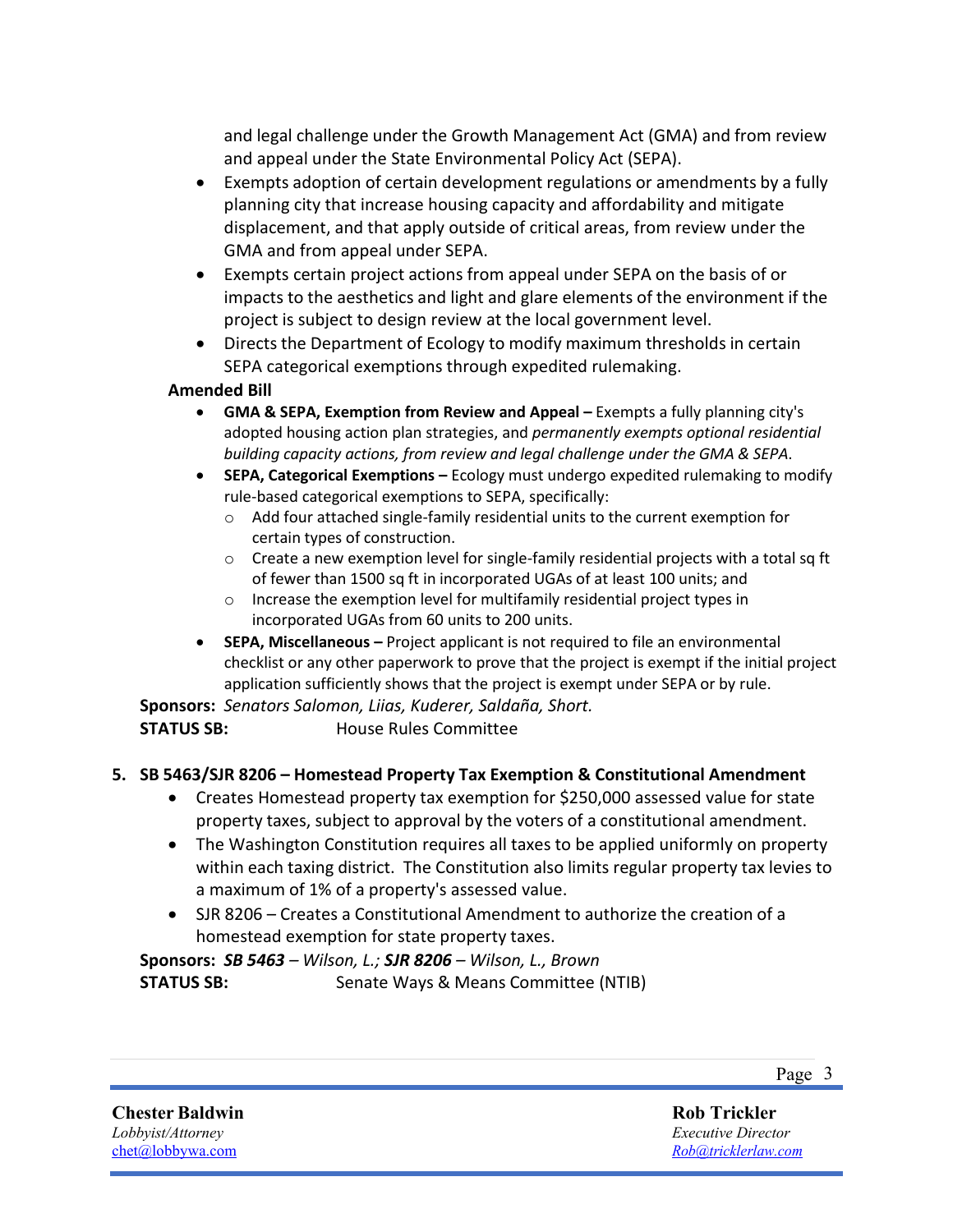#### **6. HB 1732 – Delaying the Long-Term Care Act (Long-Term Services & Support – LTSS)**

- The legislature passed the Long-Term Care Act in 2019 (LTSS) including a payroll tax that begins in January 2022. There is widespread displeasure with this new tax and the legislature was forced to look at delaying or repealing the tax.
- Delays the start date for the premium assessments under the LTSS Trust Program from Jan 1, 2022, to July 1, 2023.
- Delays the start date for benefits under the Program from Jan 1, 2025 to July 1, 2026.
- Allows individuals born before January 1, 1968, who do not meet the LTSS vesting requirements, to receive partial benefits based on the number of years of premium payments. These individuals may receive 10% of the maximum benefit for each year they worked at least 500 hours and paid the premiums.
- Requires employers to refund employees any LTSS premiums collected before July 1, 2023. The refund must be provided within 120 days of the premium collection.
- Self-employed folks must elect coverage before July 1, 2026, rather than Jan 1, 2025.
- If the employer remitted the premiums to ESD, ESD must refund the employer who is then required to refund the premiums to the employee.
- Individuals born before January 1, 1968, who do not meet vesting requirements may receive partial benefits.

**Sponsors:** *Representatives Sullivan, Chopp, Johnson, J., Walen, Chapman, Berry, Cody, Dolan, Fey, Macri, Peterson, Ryu, Santos, Senn, Shewmake, Wylie, Simmons, Callan, Slatter, Ramos, Bergquist, Tharinger, Valdez, Thai, Pollet, Morgan, Taylor, Stonier, Ortiz-Self, Gregerson, Davis, Riccelli, Ormsby, Duerr, Orwall, Bateman, Kloba, Frame.* **STATUS HB: Signed by the Governor – Effective Date 1/27/2022**

# **CONCERNS**

#### **1. HB 1782/SB 5670 – Changing Single Family Zoning & Creating Middle Housing**

- Requires cities planning under the Growth Management Act (GMA) to authorize middle housing types or average minimum densities near transit.
	- o Cities with Populations Over 20,000
		- $\circ$  Cities that plan under the GMA must authorize the development of all middle housing types on all lots zoned for detached single-family residential use and within one-half mile of a major transit stop.
		- $\circ$  These cities *pr*ust also allow development of duplexes, triplexes, and fourplexes on all other lots zone for single-family residential use.
	- o Cities with Populations Over 10,000
		- $\circ$  Cities that plan under the GMA must authorize the development of duplexes on all lots zoned for single-family residential use. In addition to duplexes, cities may allow other middle housing types.
		- o Alternatively, cities with a population between 10,000 and 20,000 may alter local zoning to allow an average minimum density equivalent to 15 dwelling units or more per gross acre.

Page 4

**Chester Baldwin** *Lobbyist/Attorney* [chet@lobbywa.com](mailto:chet@lobbywa.com)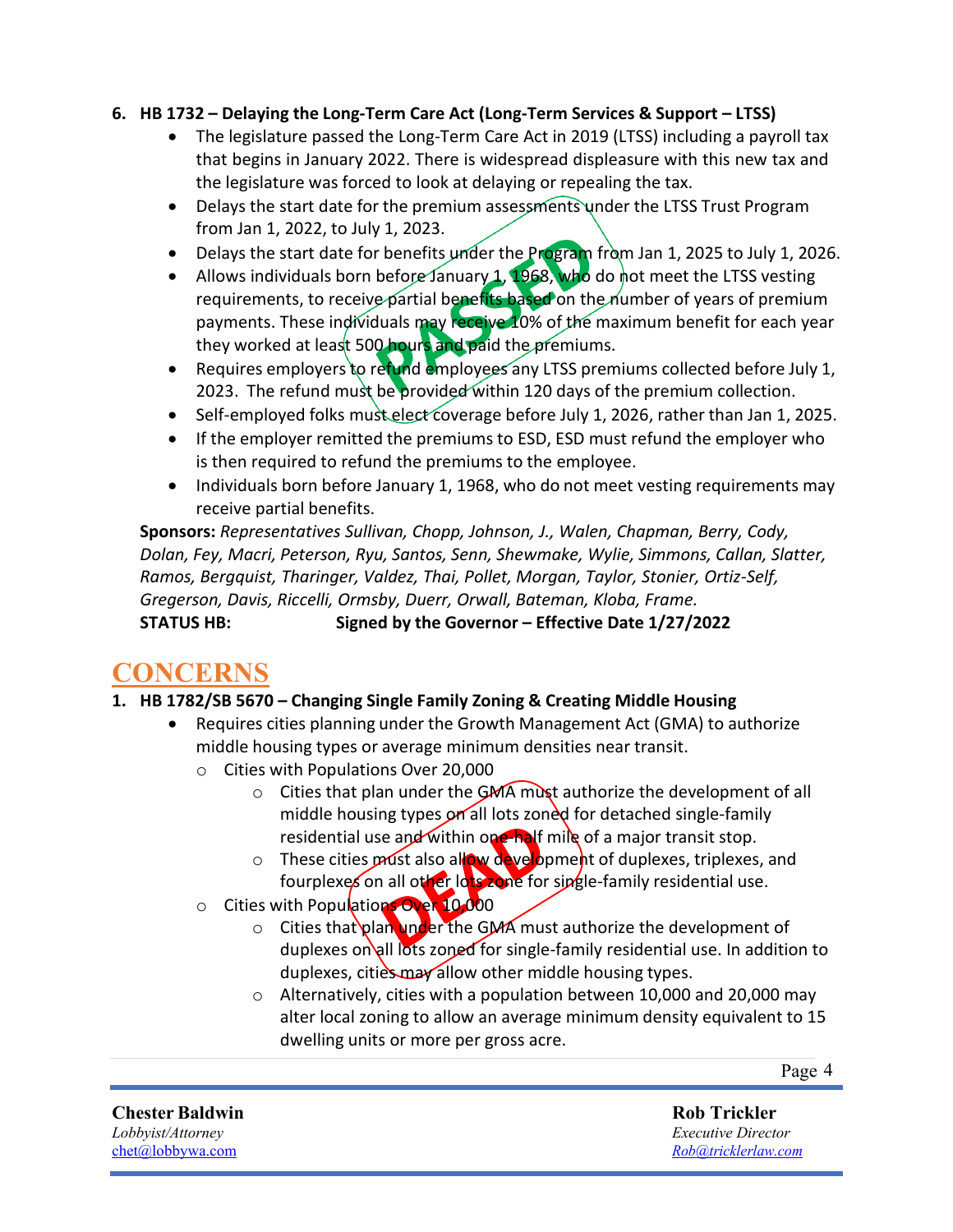• Requires the Department of Commerce to provide technical assistance to cities authorizing middle housing types or average minimum densities and to develop model middle housing ordinances.

**Sponsors:** *Representatives Bateman, Macri, Berry, Fitzgibbon, Ryu, Dolan, Wicks, Johnson, J., Barkis, Davis, Goodman, Gregerson, Morgan, Peterson, Ramel, Simmons, Slatter, Bergquist, Valdez, Thai, Duerr, Stonier, Riccelli, Ormsby, Taylor, Harris-Talley, Hackney, Kloba, Frame*

*By Request: Office of the Governor*

| <b>STATUS HB:</b> | <b>DEAD</b> – House Floor                   |
|-------------------|---------------------------------------------|
| <b>STATUS SB:</b> | <b>DEAD</b> – Senate Ways & Means Committee |

# **OPPOSED**

#### **1. 1099 – Comprehensive Planning**

- Adds a goal of climate change mitigation to the listed goals of the Growth Management Act (GMA) and to the list of elements that must be included within the comprehensive plans certain counties and cities must adopt under the GMA.
- Requires the Department of Commerce (Commerce), in consultation with other state agencies, to publish guidelines that specify a set of actions counties and cities have available to take related to greenhouse gas (GHG) emissions reductions and vehicle miles traveled (VMT) reductions.
- Requires the climate change and resiliency element of the comprehensive plan of certain counties and cities to identify actions the jurisdiction will take to reduce GHG emissions and VMT and address the adverse impacts of climate change on people, property, and ecological systems.
- Specifies the process by which the GHG emissions reduction subelement of the climate change and resiliency element takes effect.
- Requires Commerce to adopt guidance that creates a model climate change and resiliency element.
- Requires the Department of Ecology to update its Shoreline Master Program guidelines to require Shoreline Master Programs to address the impact of sea level rise and increased storm severity.
- Adds consideration of climate change impacts to the list of elements that must be contained in optional comprehensive flood control management plans

**Sponsors:** *Representatives Duerr, Fitzgibbon, Dolan, Bateman, Ramel, Gregerson, Goodman, Ryu, Kloba, Chopp, Ormsby, Pollet, Fey, Santos, Davis*

**STATUS: Senate Ways & Means Committee Executive Session:** Monday, February 28 at 10:00 a.m.

#### **2. SB 5042 - GMA Actions Effective Date**

• Provides that the effective date of certain actions taken under the Growth Management Act (GMA) will be the later of the two following dates:

Page 5

#### **Chester Baldwin** *Lobbyist/Attorney*

[chet@lobbywa.com](mailto:chet@lobbywa.com)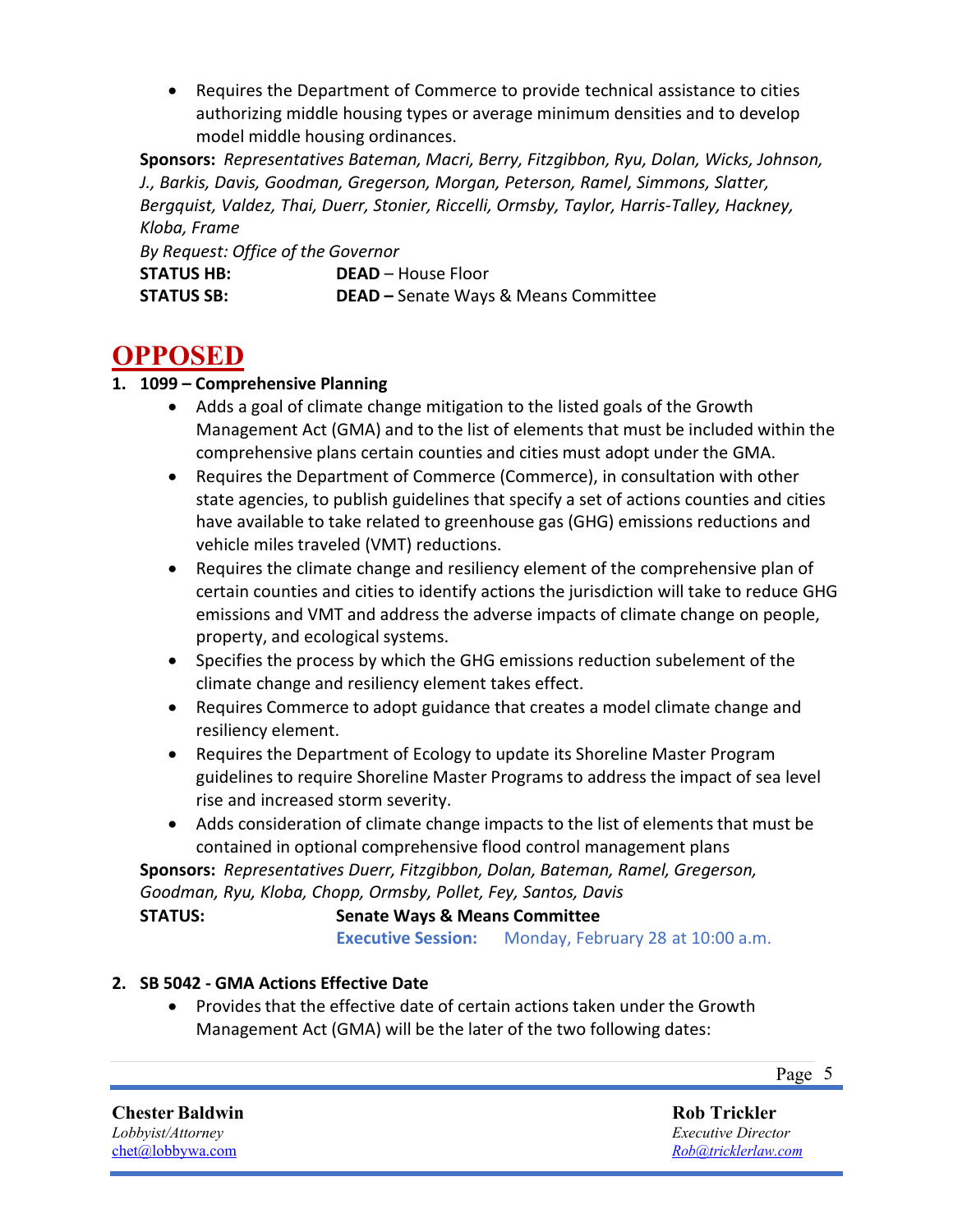- $\circ$  60 days after publication of notice of the action, or
- $\circ$  If a petition for review to the Growth Management Hearings Board (Board) is timely filed, the date on which the Board's final order is issued.
- Includes, in the list of actions under the GMA subject to the effective dates established in the bill:
	- o Expansion of an Urban Growth Area
	- o Removal of the designation of agricultural, forest, or mineral resource lands;
	- $\circ$  Creation or expansion of a limited area of more intensive rural development:
	- o Establishment of a new fully contained community; and creation or expansion of a master planned resort.
	- o Creation or expansion of a master planned resort.

**Sponsors:** *Senators Salomon, Billig, Kuderer, Liias, Wilson, C.* **STATUS:** House Rules Committee

#### **3. HB 1117 - Comprehensive Planning/Salmon**

- Adds salmon recovery as a goal under the Growth Management Act (GMA).
- Requires the land use element of comprehensive plans adopted under the GMA to include a strategy that achieves net ecological gain of salmon habitat.
- Requires the capital facilities element and transportation element of comprehensive plans adopted under the GMA to include a schedule for elimination of all identified fish passage barriers.
- Requires the Department of Fish and Wildlife to adopt rules that establish criteria for net ecological gain which certain counties and cities must meet through adoption of comprehensive plans.

**Sponsors:** *Representatives Lekanoff, Fitzgibbon, Bateman, Simmons, Ramel, Peterson, Goodman, Ryu, Kloba, Chopp, Pollet, Macri, Davis*

**STATUS:** Senate Ways and Means Committee **Hearing:** Saturday, February 26 at 9:00 a.m. **Executive Session**: Monday, February 28 at 10:00 a.m.

#### **4. SB 5139** – **Rent Control after COVID**

- Establishes Rent Control in WA State
- Prohibits a housing provider from increasing rent or other charges for the first 6 months after the end of the Governor's emergency eviction ban under 59.18.
- After the first 6 months expire, housing providers are then limited to only increasing rent by 3% over the previous year's consumer price index, for a subsequent six months, based on the rental rate as it was on March 1, 2020. Revises landlord and tenant provisions regarding the protection of certain residential tenants to include:

**Sponsors:** *Senators Das, Lovelett, Darneille, Hunt, Liias, Nguyen, Wilson, C.* **STATUS: DEAD –** Senate Housing & Local Government Committee

**Chester Baldwin** *Lobbyist/Attorney* [chet@lobbywa.com](mailto:chet@lobbywa.com)

Page 6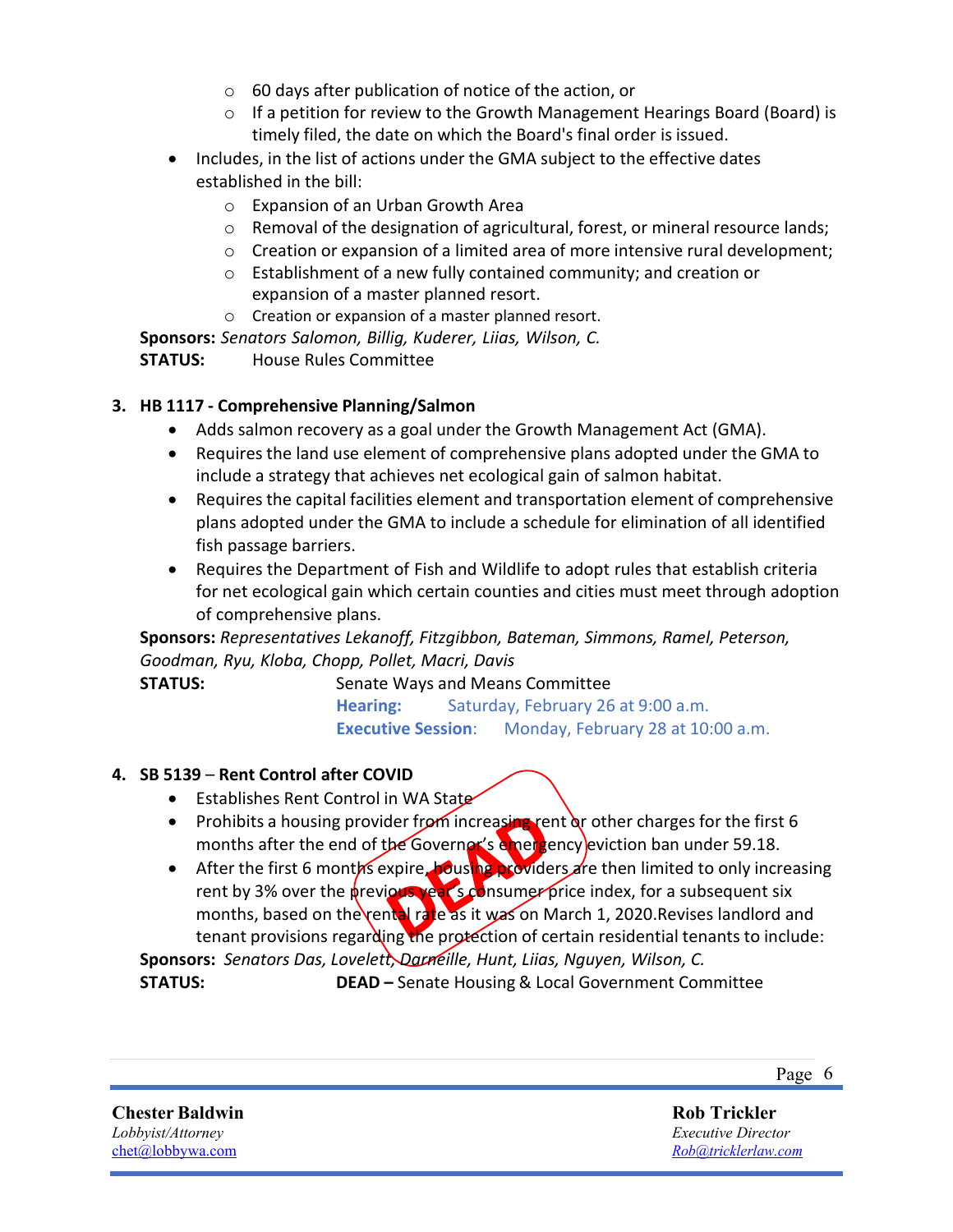#### **5. HB 2017 – Banning Criminal Records in Tenant Screening**

- Prohibits housing provider from advertising or operating their rental as "crime free".
- Prohibits a housing provider from requesting criminal history information from a current or prospective tenant.
- Prohibits a housing provider from denying a prospective tenant the tenancy for a criminal conviction.
- Prohibits taking adverse action of terminating a tenancy of a tenant for criminal history discovered after the inception of the tenancy.
- The maximum penalty for a violation of this bill is \$7,500 for each person.

**Sponsors:** *Representatives Davis, Simmons, Goodman, Johnson, J., Peterson, Ramel, Ryu, Sells, Macri, Frame, Lekanoff*

**STATUS: DEAD –** House Housing, Human Services & Veterans Committee

#### **6. HB 2023 – Allowing Tenant Rights Claims Using the Consumer Protection Act (CPA)**

- Creates a new cause of action against housing providers and establishes a court process for the enforcement of tenant rights.
- Allows tenants to sue under the Consumer Protection Act (CPA) for violations of the Residential Landlord-Tenant Act (RLTA), the Woble Home Landlord-Tenant Act (MHLTA), and other laws and agreements may be enforced.
- The CPA provides for treble (triple) damages and attorney's fees for the tenant if they prevail in the lawsuit against the housing provider.

#### **Sponsors:** *Representatives Hackney, Macri, Berry, Fitzgibbon, Johnson, J., Peterson, Ramel, Chopp, Bateman and Pollet.*

**STATUS: DEAD –** House Housing, Human Services & Veterans Committee

#### **7. HB 1904** – **Rent Control Lite, One-way Lease, & Limiting Late Fees Original Bill**

- Requires housing providers to give between 180-220 days' notice for all rent increases over 3%.
- Creates a one-way lease where tenants can leave at any time, even in the middle of a rental agreement term.
- Requires housing providers to inform the tenant, when they receive the notice of rent increase, that they may terminate the tenancy at any time and cannot be held liable for rent after vacating.
- Caps late fees at 1.5% of the monthly rent.
- The bill creates a term called "base rent" and specifles that the increase notice applies to base rent and does not apply to utility costs.
- Removes the 20-day notice requirement for a tenant to terminate a tenancy if a rent increase notice of  $8\%$  or more is given.
- Allows a tenant who pays the increased rent after not receiving the proper notice to sue the housing provider for the excess rent, damages, and attorney's fees.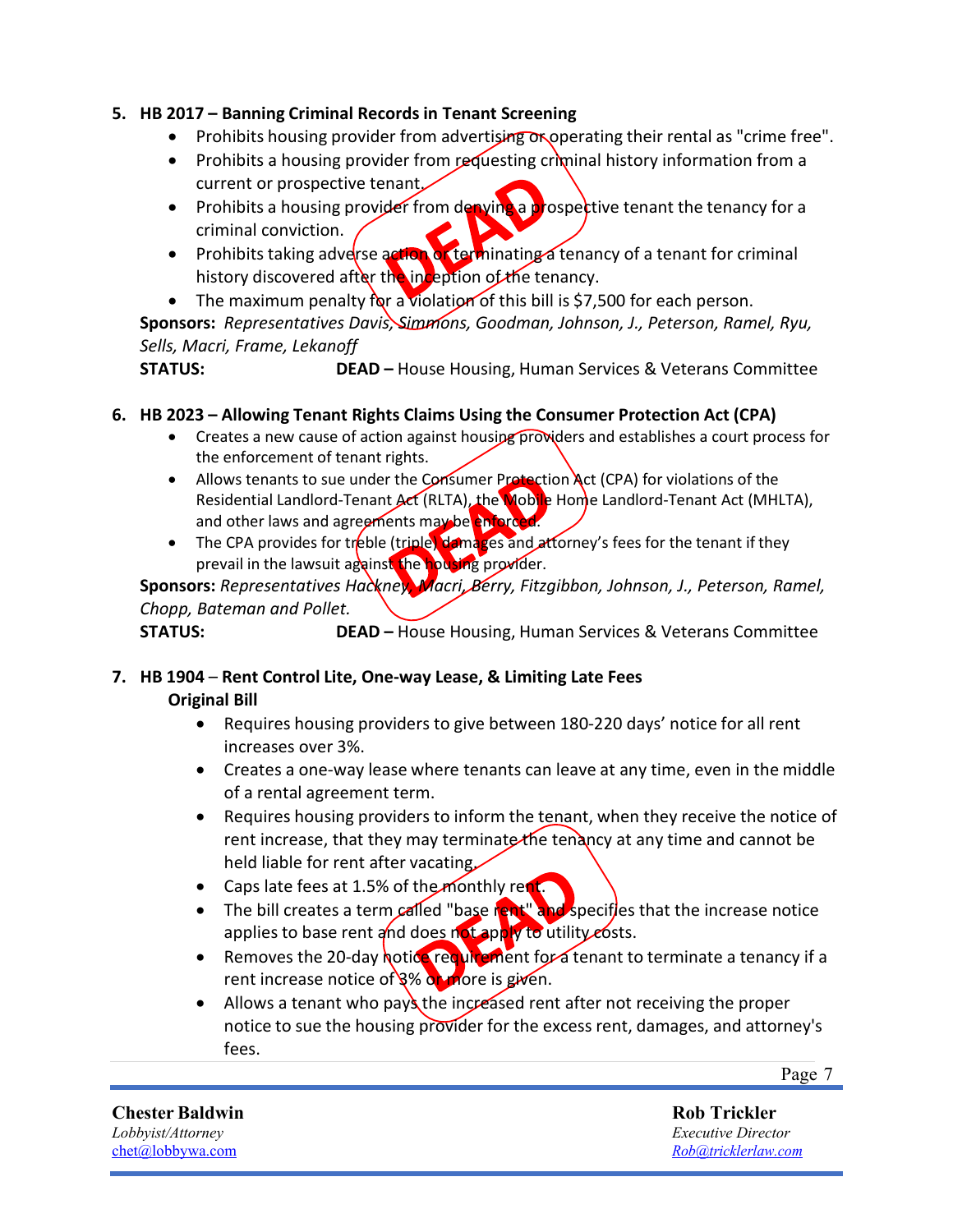• Establishes Rent Control in WA State for the period after a rent increase

#### **Amended Bill**

- Changes the percentage that triggers a landlord's requirement to provide extended notice 3% to 7.5%.
- Requires a tenant terminating a tenancy due to a rent increase to provide 20 days' written for a month-to-month or periodic tenancy or at least 45 days' notice for a tenancy of a specified period.
- Changes cap on late fees from 1.5% to \$75.
- Adds MHLTA tenancies to the restrictions in the bill and requires between 180 and 220-days' notice for any rent increase greater than 4%. A tenant receiving such notice may terminate the tenancy at any point prior to the effective date of the increase by providing 45 days' notice.

**Sponsors:** *Representatives Peterson, Morgan, Simmons, Chopp, Ormsby, Johnson, J., Ramel, Hackney, Frame, Riccelli, Lekanoff, Taylor, Bateman, Fitzgibbon, Macri, Harris-Talley, Pollet* **STATUS: DEAD** – House Floor

#### **8. SB 5576** – **Payment Plan Extension and Three Strike Removal**

- Removes the prohibition on judicial discretion in eviction proceedings if a tenant receives three or more pay or vacate notices within the previous 12 months.
- Clarifies that for rental arrears accrued through six months following the end of the Governor's state of emergency proclamation, a 14-day pay or vacate notice may not be issued until expiration of  $\frac{1}{4}$  days after a repayment plan is offered and the tenant fails to accept the offer.
- Requires courts to accommodate virtual representation by legal counsel appointed for indigent tenants, as well as virtual participation for tenants, upon request.
- Authorizes landlords to use an alternative form to satisfy the additional notice requirement under the eviction resolution pilot program.

• Makes changes to the 14-day pay or vacate notice and eviction summons.

**Sponsors:** *Senators Kuderer, Trudeau, Das, Hasegawa, Lovelett, Nobles, Saldaña, Wilson, C.* **STATUS: DEAD** – Senate Floor

#### **9. HB 1300** – **Security Deposit Documentation Requirements Original Bill**

- Requires housing providers to provide a written checklist to the tenant in order to collect a security deposit.
- Requires the housing provider to provide documentation of estimates or invoices to repair damage, or the cost of materials and labor if the housing provider does the repairs themselves before retaining any portion of the security deposit.
- Excludes several types of damage that a housing provider is allowed to deduct from a security deposit.
- Excludes carpet cleaning beyond wear from ordinary use'

Page 8

**Chester Baldwin** *Lobbyist/Attorney* [chet@lobbywa.com](mailto:chet@lobbywa.com)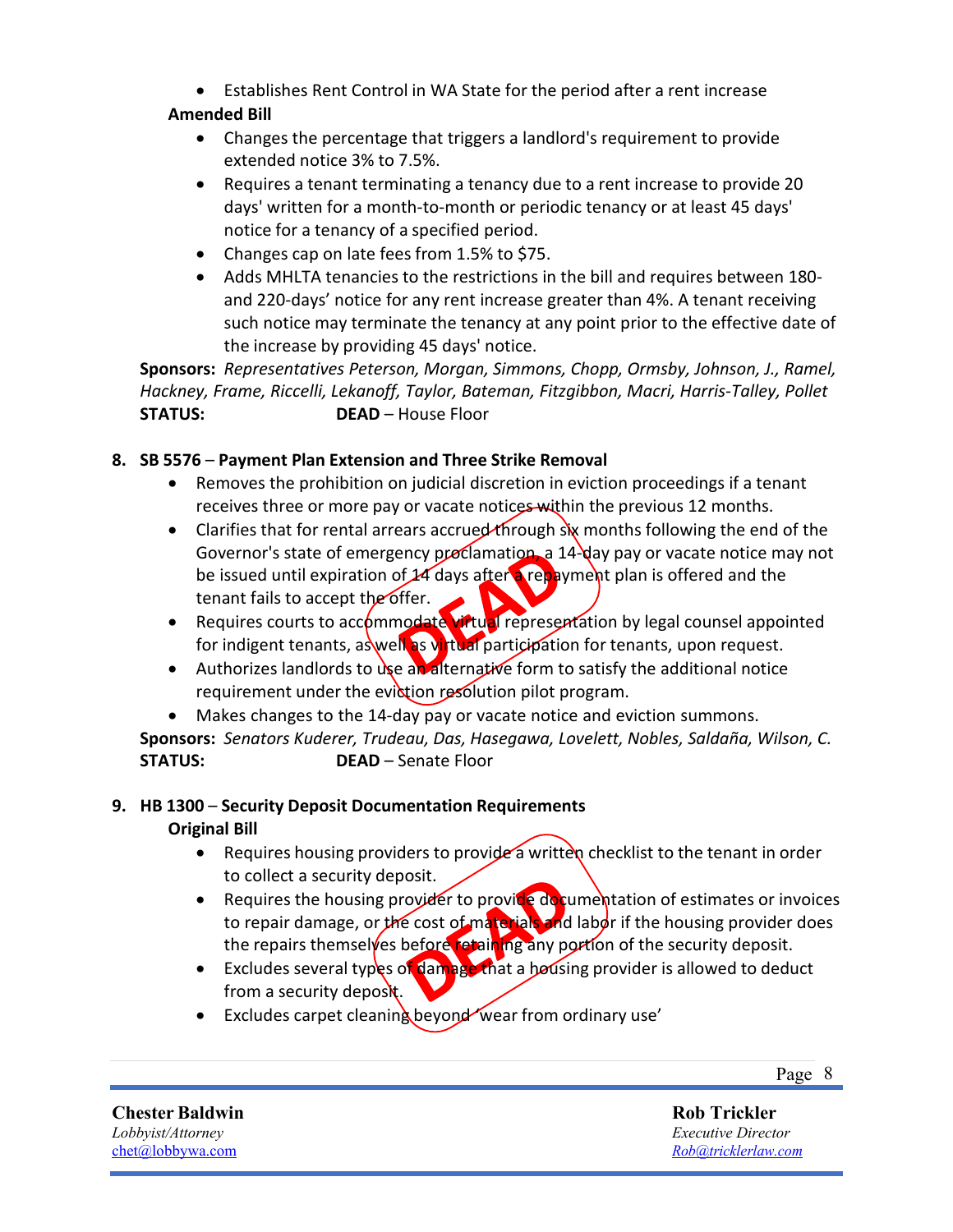- Excludes "excess cost" of repair and replacement of fixtures, appliances, and furnishings beyond 'wear from ordinary use', or costs of repair and replacement if their condition was not reasonably described in the written checklist.
- Allows the tenant to request a walkthrough in which the tenant is present, between 14 and 30 days before the termination of a rental agreement and requires the housing provider to schedule before the termination of the tenancy.
- Prevents any action taken against a tenant to recover damage costs beyond the amount of the security deposit to be commenced within one year of the termination of the tenancy.

#### **Amended Bill**

- Strikes section 3(2), which permits the tenant to request a walkthrough before the end of the rental agreement, and, after the walkthrough, requires the landlord to provide a written checklist of the damages to the tenant.
- Strikes language listing the walkthrough checklist as documentation required in order to support damages charged to the tenant, reported to any consumer reporting agency, tenant screening service, or prospective landlord, or submitted for collection by a thirdparty agency.
- Changes the timeline that the landlord must refund the tenant's deposit, along with providing documentation explaining the basis for retaining any of the deposit, from 21 days to 30 days.

**Sponsors:** *Representatives Thai, Chopp, Ramel, Simmons, Fitzgibbon, Peterson, Davis, Macri, Pollet, Slatter, Stonier, Taylor*

**STATUS: DEAD** – House Rules Committee

#### **10. SB 5079 – 3-Year Park Closure Notice for MHC's**

- Most parks that are closing are being redeveloped into sites that serve many more housing units to support our communities. The legislature should encourage redevelopment of aging low-density housing to house more WA families.
- If enacted as written, it would likely constitute an Unconstitutional taking likely why the legislative has stopped this effort for many years. It unfairly discriminates against just one type of real estate and housing.
- It stifles the addition of new housing to our region when the legislature has already authorized the Department of Commerce to look at expanding opportunities.
- A commercial purchaser is not going to wait 3 years. If enacted, this bill could effectively impair the appraisal value of all MHC real property instantly.

**Sponsors:** *Senators: Das, Kuderer* **STATUS SB: DEAD –** Senate Floor

#### **11. HB 1100 – Forced Right of First Refusal for MHC's**

 $\bullet$  It unfairly discriminates against just one type of real estate and housing without any data to support this. If enacted, it would likely constitute an unconstitutional taking.

**Chester Baldwin**

*Lobbyist/Attorney* [chet@lobbywa.com](mailto:chet@lobbywa.com) Page 9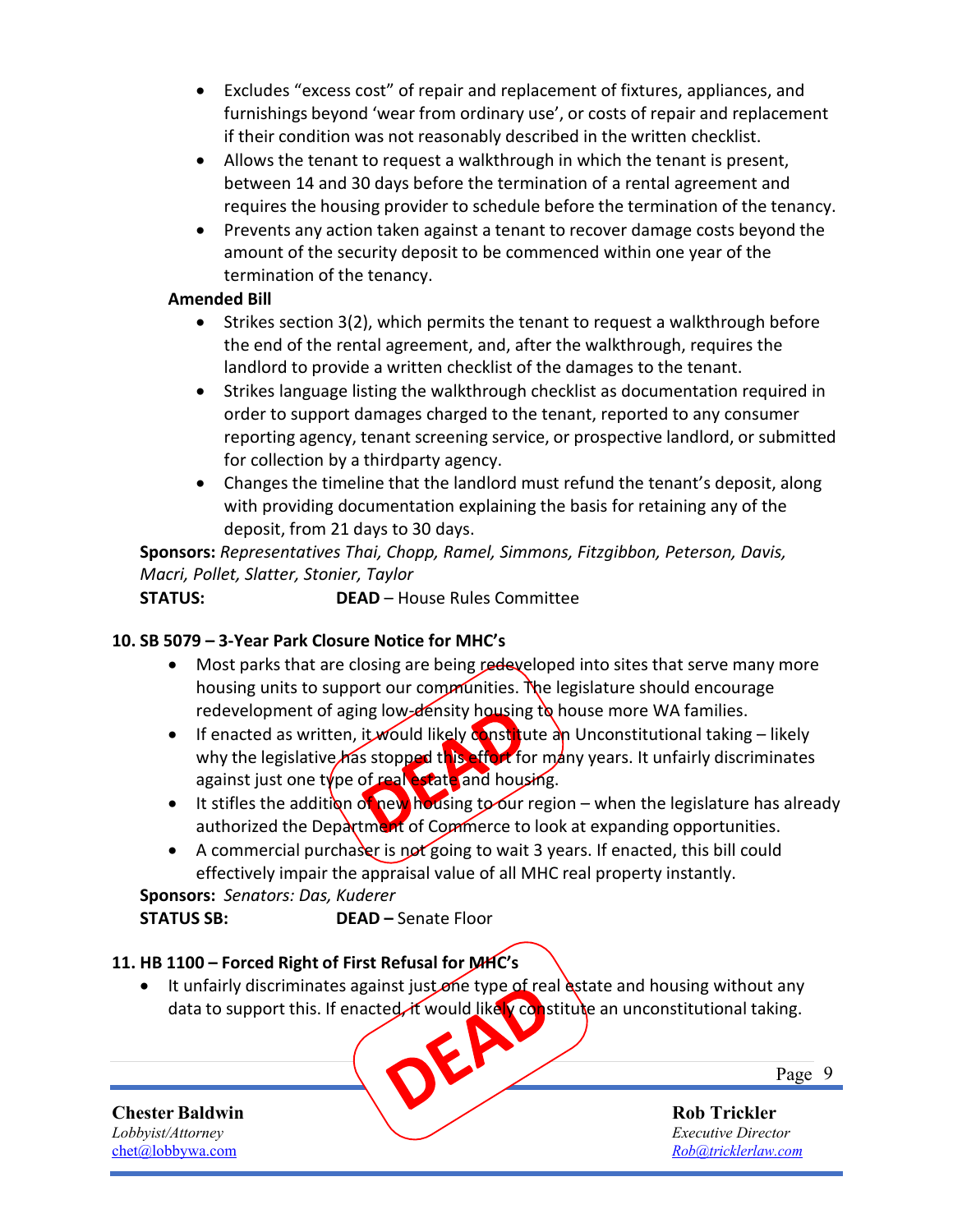- This bill would harm residents by creating "false alarms"; a sale does not necessarily mean a community is closing. By far, most sales occur with the new owners intending to continue as an MHC. Any legislation must be limited to when a community owner voluntarily lists their community with a broker.
- Our Supreme Court has previously stated that a MH community closure "does not breach any of [the residents] legal rights or entitlements."

**Sponsors:** *Representatives Duerr, Kloba*

**STATUS: DEAD** – House Rules Committee

#### **12. SB 5825 – Establishing a Rental and Vacant Property Registration Work Group Original Bill**

- o Requires the Department of Commerce to convene a work group to evaluate the feasibility of creating a statewide rental and vacant property registration program and corresponding database.
- o Registration of properties could lead to additional costs and taxes being directed at the properties identified.

#### **Amended Bill**

- $\circ$  Changes the deadline by which the Commerce must issue a final report, including any work group findings and recommendations, to the Legislature from December 1, 2022 to June 1, 2023.
- $\circ$  Provides that the section requiring Commerce to convene a work group to make recommendations on creating a statewide rental and vacant property registration program expires on June 1, 2024, rather than January 1, 2023.

**Sponsors:** *Senators Kuderer, Das, Lovelett, Nobles, Wilson, C.* **STATUS:** House Rules Committee

### **13. HB 2064** – **Security Deposit Product & Additional Regulation**

#### **Original Bill**

- Authorizes landlords to offer tenants the option of paying an entirely or partially nonrefundable fee in lieu of a security deposit.
- Removes requirement under the RLTA that a tenant is current on rent before being able to exercise rights.
- A landlord may offer the tenant the option of paying a fee in lieu of a full security deposit. The landlord can't use the fact a prospective tenant opts to pay the fee in lieu of a security deposit as a criterion in determining whether to rent to that tenant.
- Any landlord who offers the fee in lieu of the security deposit must offer the choice of the fee to every prospective tenant whose application for occupancy has been approved, without regard to certain protected class statuses as well as income, household size, and credit score.

Page 10

**Chester Baldwin** *Lobbyist/Attorney* [chet@lobbywa.com](mailto:chet@lobbywa.com)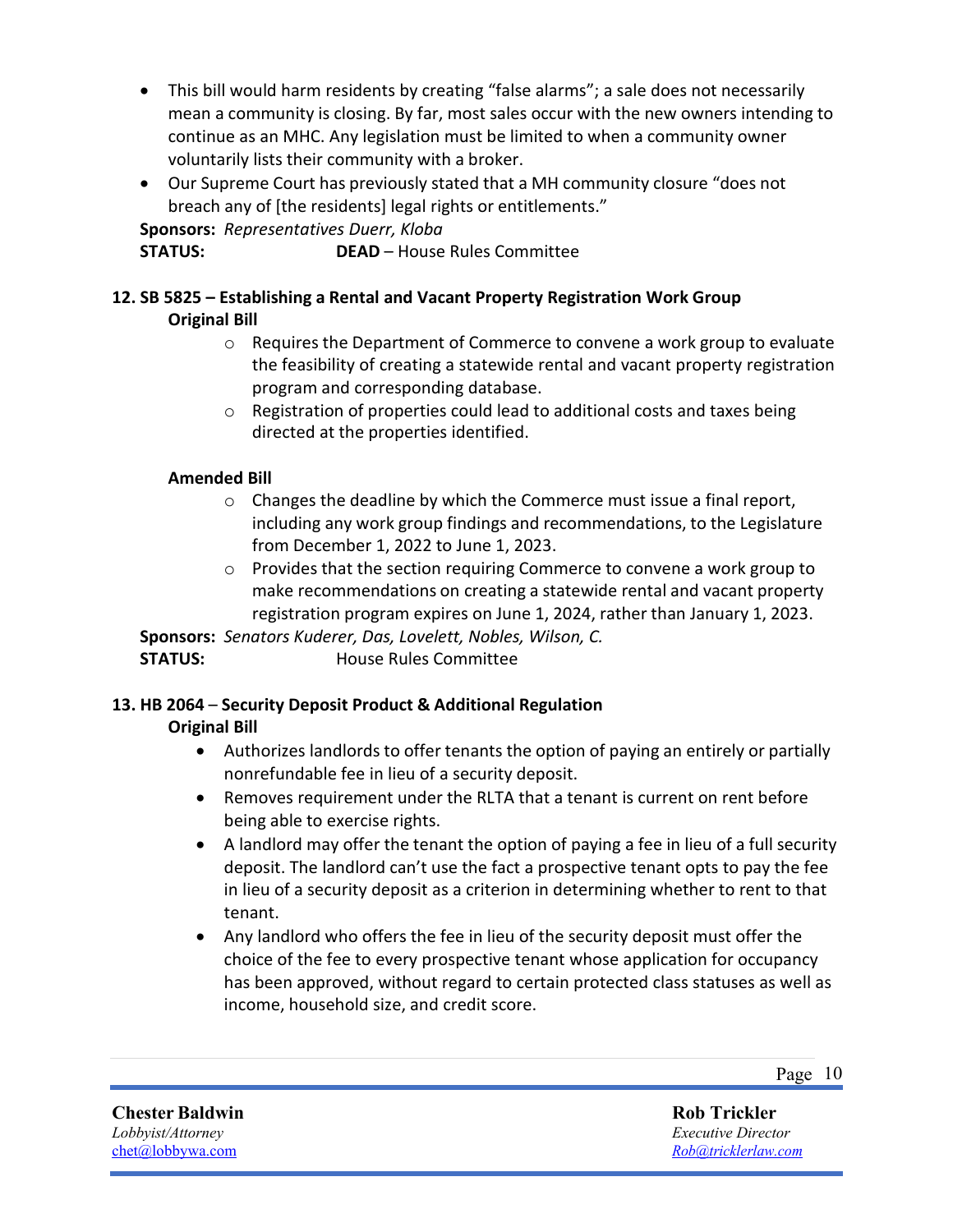• Requires that any entirely or partially nonrefundable fee in lieu of a security deposit collected by the landlord be used to purchase insurance coverage for the landlord's losses associated with unpaid rent or unit damage.

#### **Amended Bill**

- Authorizes landlords to offer tenants the option of paying an entirely or partially nonrefundable fee in lieu of a security deposit.
- Reinstates requirement under the RLTA that a tenant is current on rent before being able to exercise rights under the Act.
- Provisions relating to judicial action or other collection activity pertain only to situations in which a tenant has paid a fee in lieu of a security deposit.
- Clarifies that the landlord must provide the form to the tenant with any lease and renewal that includes the option to pay a fee instead of a security deposit.
- If the landlord fails to purchase or maintain the insurance, the landlord must credit the total insurance coverage stated in the disclosure to any indebtedness owed by the tenant when the tenant vacates the unit.

**Sponsors:** *Representatives Peterson, Simmons, Chopp, Lekanoff and Taylor.* **STATUS:** Senate Rules Committee

#### **14. HB 1766/SB 5668 – Regulation on Gas Companies – Banning Natural Gas via Gas Utilities**

- Requires gas companies regulated by the UTC to develop and implement Clean Heat Transition Plans, with the first due by January, 2024.
- Limits gas companies ability to provide new gas service and to install new gas equipment to meet energy conservation targets.
- Allows gas companies to provide renewable hydrogen and hydrogen produced by electrolysis as part of a renewable gas program**.**

**Sponsors:** *Representatives Ramel, Macri, Berry, Dolan, Fitzgibbon, Ryu, Wicks, Wylie, Bateman, Duerr, Shewmake, Chopp, Tharinger, Valdez, Pollet, Stonier, Goodman, Callan, Harris-Talley, Hackney, Kloba, Frame; Senators Liias, Carlyle, Conway, Das, Hunt, Lovelett, Nguyen, Pedersen, Randall, Rolfes, Saldaña, Salomon, Stanford*

*By Request: Office of the Governor* **STATUS HB: DEAD –** House Environment & Energy Committee **STATUS SB: DEAD –** Senate Environment, Energy & Technology Committee

#### **15. HB 1767/SB 5666 – Targeted Electrification – Banning Natural Gas via Electric Utilities**

- Authorizes the governing body of municipal electric utilities and public utility districts (PUDs) to adopt a targeted electrification plan that establishes a finding that utility outreach and investment in the electrification of customers' end use equipment in residential and commercial buildings will provide net benefits to the utility or PUD.
- Identifies certain benefits that may, and certain costs that must, be addressed in a targeted electrification plan

Page 11

**Chester Baldwin** *Lobbyist/Attorney* [chet@lobbywa.com](mailto:chet@lobbywa.com)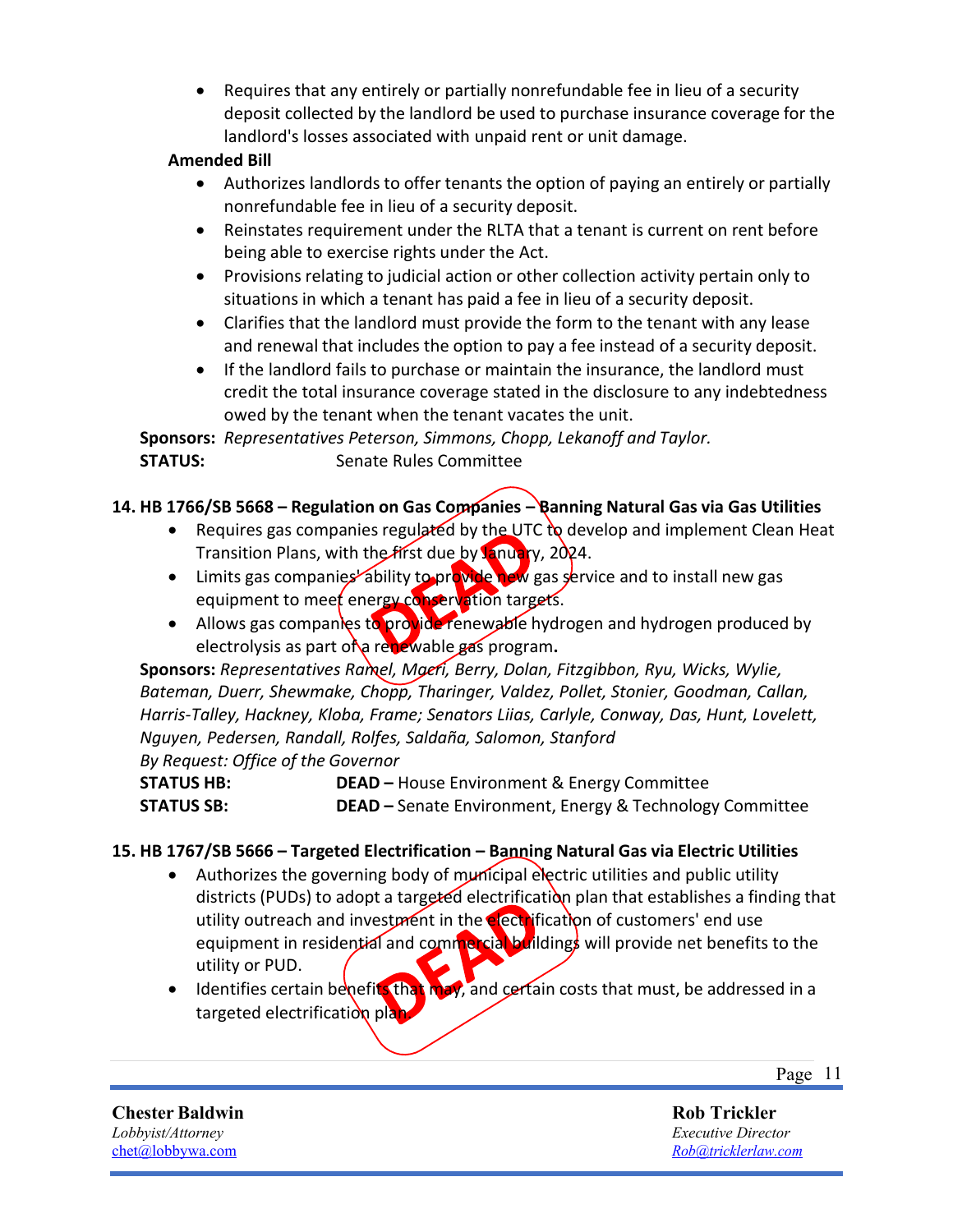• Authorizes municipal electric utilities and PUDs, upon the adoption of a targeted electrification plan, to offer incentives and establish other programs to accelerate the targeted electrification of homes and buildings for their customers.

**Sponsors:** *Representatives Ramel, Macri, Berry, Dolan, Fitzgibbon, Ryu, Wicks, Wylie, Bateman, Duerr, Shewmake, Chopp, Tharinger, Valdez, Pollet, Stonier, Goodman, Callan, Harris-Talley, Hackney, Kloba, Frame; Senators Liias, Carlyle, Conway, Das, Hunt, Lovelett, Nguyen, Pedersen, Randall, Rolfes, Saldaña, Salomon, Stanford*

*By Request: Office of the Governor* **STATUS HB: DEAD** – House Floor

**STATUS SB: DEAD –** Senate Environment, Energy & Technology Committee

### **16. HB 1770/SB 5669 – Energy Codes – Banning Natural Gas via SBCC**

#### **Original Bill**

- Attempts to codify the unlawful decision of the State Building Code Council (SBCC) to Ban Natural Gas and requires new buildings to be net-zero ready.
- Updates the minimum State Energy Code requirements for residential and nonresidential construction.
- Preempts local residential codes with the Washington State Energy Code and the Statewide Residential Reach Code.
- Requires the State Building Code Council to adopt a statewide residential reach code and requires the Department of Commerce to develop rulemaking documents and a proposal covering the technical provisions.

#### **Amended Bill**

- Eliminates the net-zero readiness requirement by 2034.
- Eliminates the requirement for an 80% reduction in annual net energy consumption from the 2006 Washington state energy code.
- Eliminates the home affordability cost analysis.

**Sponsors:** *Representatives Duerr, Ramel, Berry, Dolan, Fitzgibbon, Ryu, Wylie, Berg, Davis, Goodman, Macri, Peterson, Slatter, Valdez, Pollet, Hackney, Kloba, Frame By Request: Office of the Governor*

**STATUS HB:** Senate Floor **STATUS SB: DEAD –** Senate Environment, Energy & Technology Committee

### **17. HB 1951 – Creating Seller Liability with the Seller Disclosure Statements Original Bill**

- The actual knowledge standard for a selle completing the disclosure statement is removed and a seller is liable for any errox, inaccuracy, or omission in the disclosure statement.
- Modifies the required seller disclosure statement in transactions for commercial real estate and improved or unimproved residential real property to require disclosure of damage from animals

Page 12

**Rob Trickler** *Executive Director [Rob@tricklerlaw.com](mailto:Rob@tricklerlaw.com)*

**Chester Baldwin** *Lobbyist/Attorney* [chet@lobbywa.com](mailto:chet@lobbywa.com)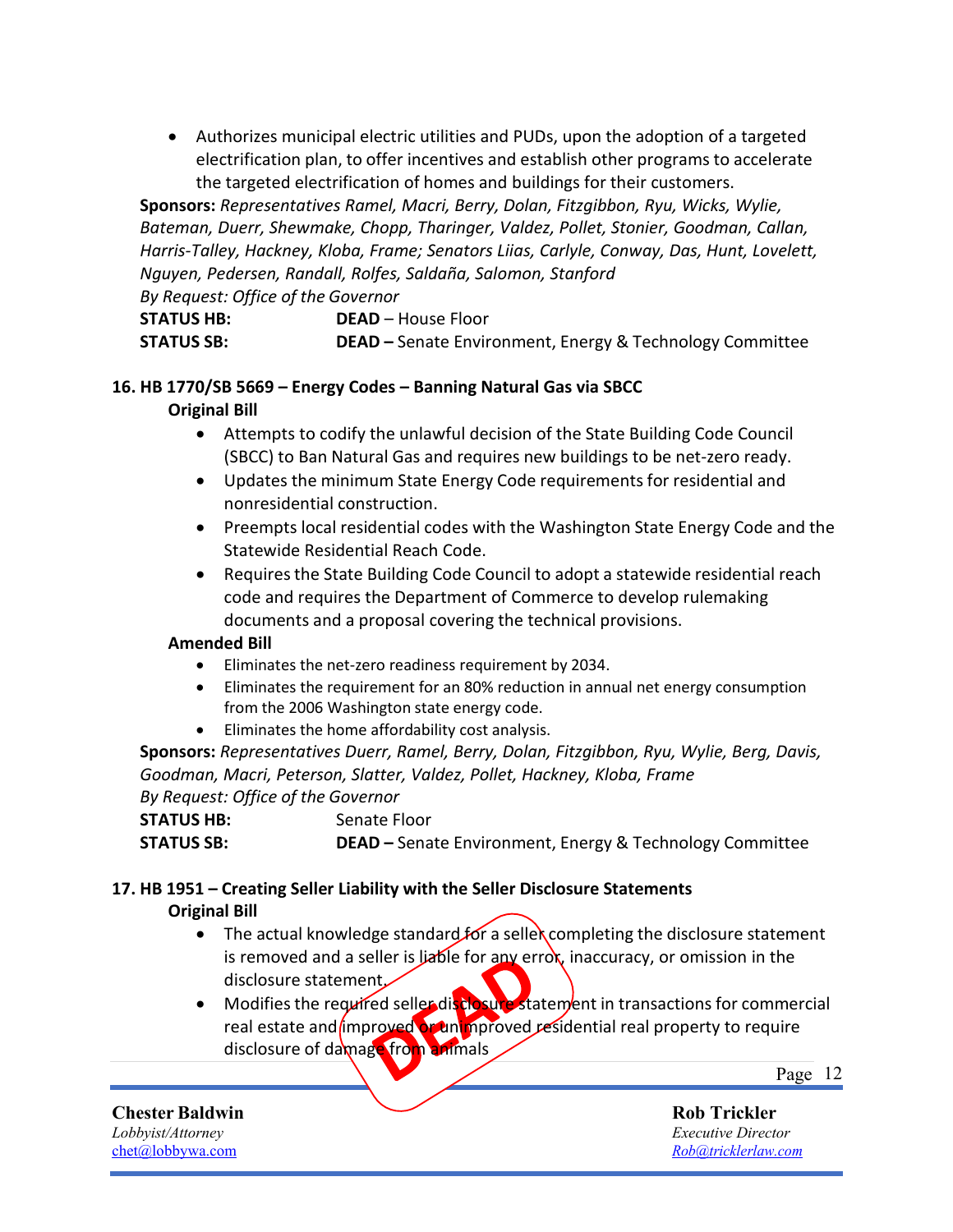- Removes a seller's option to select "don't know" and removes the actual knowledge standard for a seller completing the disclosure.
- Provides that a seller is liable for any error, inaccuracy, or omission in the seller's disclosure statement.

#### **Amended Bill**

- The substitute bill restores existing law that the previous version had attempted to change, including:
	- o Eliminating a seller's option to select "don't know"
	- o Eliminate the actual knowledge standard for a seller completing the disclosure
	- o Directing sellers to provide any relevant information for each category of the disclosure and corresponding space for that information; and
	- o Making a seller liable for any error, accuracy, or omission in the disclosure.
- The Substitute bill states that disclosures made by sellers are based on their "actual knowledge" and states that sellers are not liable for any error, inaccuracy, or omission in the disclosure statement.
- Modifies the required seller disclosure statement in transactions for commercial real estate and improved or unimproved residential real property to require disclosure of damage from animals

**Sponsors:** *Representatives Morgan, Fitzgibbon, Orwall, McEntire, Ryu, Ormsby, Kloba, Harris-Talley*

**STATUS HB: DEAD** – House Rules Committee

#### **18. HB 1494/HJR 4204 – Split Roll Property Tax & Constitutional Amendment**

- Creates Split roll property tax by giving exemption for primary residence that must be recouped by property taxes from other properties.
- Created tax exemption for principal residences up to \$250,000 of assessed value.
- The Washington Constitution requires all taxes to be applied uniformly on property within each taxing district. The Constitution also limits regular property tax levies to a maximum of 1% of a property's assessed value.
- HJR 4204 Creates a Constitutional Amendment to get around the "Uniformity Clause" in the WA Constitution.

**Sponsors:** *HB 1494 – Harris-Talley, Berg, Davis, Wicks, Peterson, Ortiz-Self, Orwall, Gregerson, Chapman, Ramel, Simmons, Berry, Lekanoff, Frame, Hackney, Slatter, Duerr, Kirby, Thai, Valdez, Ormsby, Morgan; HJR 4204 – Harris-Talley, Berg, Wicks, Peterson, Ortiz-Self, Simmons, Gregerson, Chapman, Berry, Frame, Thai, Pollet, Ormsby, Davis, Ramel* **STATUS HB:** House Appropriations Committee (NTIB)

#### **19. HB 1465 – Making the Estate Tax More Progressive by Increasing the Estate Tax**

- Makes changes to the Washington Estate Tax, including increasing the exclusion amount, changing deductions, and making changes to the rates and rate structure.
- Creates the Equity in Housing Account to be funded by 10 percent of the estate tax revenues.